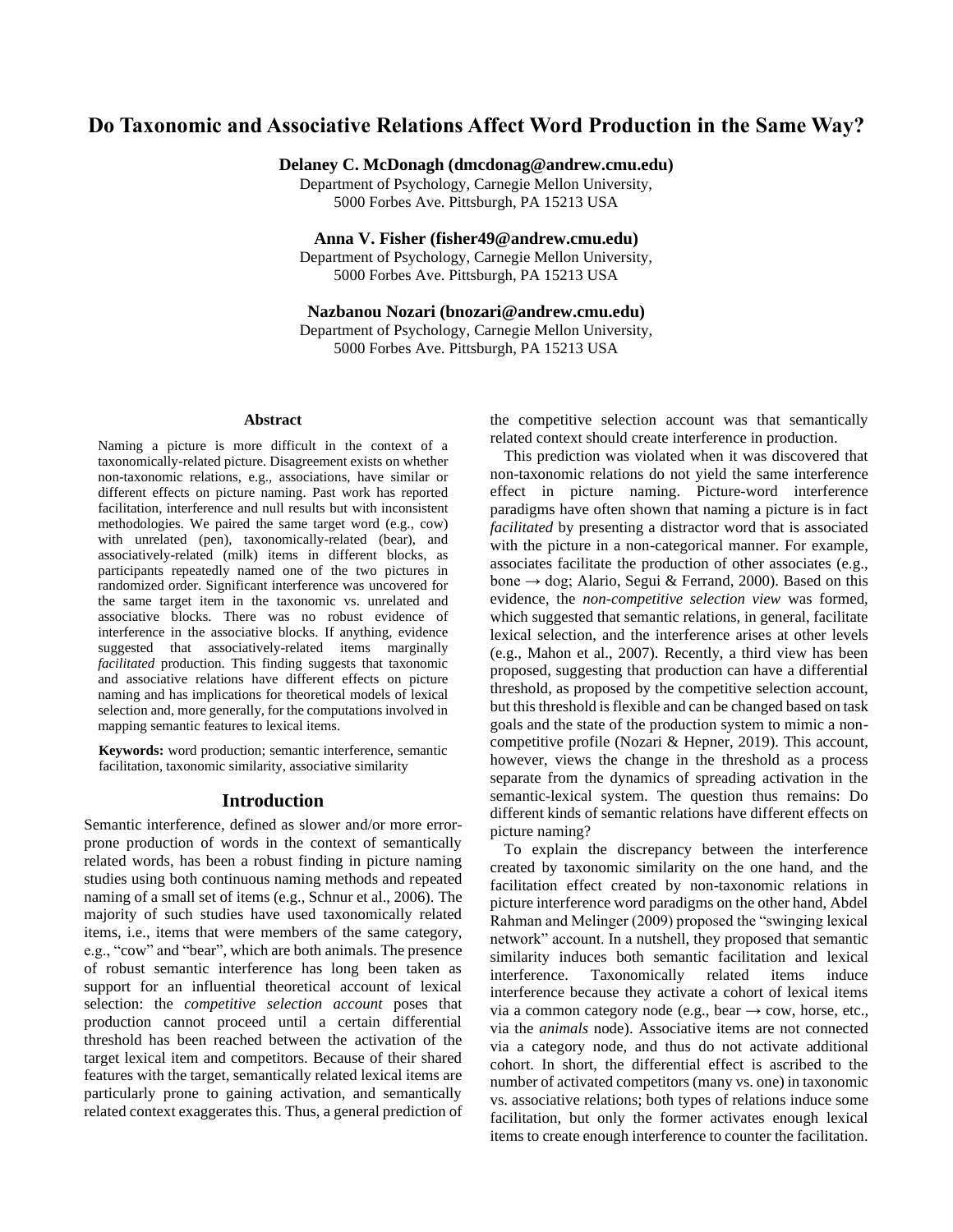Abdel Rahman, Melinger and colleagues tested the predictions of the swinging lexical network model using a cyclic blocked naming paradigm, in which participants repeatedly named a small set of items in taxonomically related, associatively related, and unrelated blocks. The logic was that, compared to picture word interference paradigms, repeated naming of multiple items should lead to interference even for associatively related items. This was indeed what was found (Abdel Rahman & Melinger, 2007; 2011; Aristei, Melinger & Abdel Rahman, 2011). De Zubicaray et al. (2014) criticized these studies by pointing out that the associative relations were contaminated by taxonomic features. When they redesigned the study with materials that were better controlled in this respect, no evidence of interference was uncovered in the associative condition. Instead, de Zubicaray et al. (2014) found that such relations generated a transient facilitation effect compared to the unrelated condition. This finding casts doubt on the explanation offered by the swinging lexical network account. More generally, it remains unclear whether different types of semantic similarity have fundamentally different effects on word production, because at least two main issues have been overlooked in the designs of prior studies.

The more prominent of these issues is the absence of a definition of "associative" relations, beyond a general description of occurring in a common setting or theme (hence the alternative label, "thematic"), without belonging to the same category. It is difficult, however, to measure the strength of such associations. For example, the associative category "United States" in Aristei et al. (2011) contains items like "prairie", "hamburger", and "cap". But in the absence of explicitly linking them together with a label "United States", these items are not highly associated in the language network. In keeping with this, some of the interference effects found for associative relations were only present when participants were explicitly presented with a verbal label (Abdel Rahman & Melinger, 2011). Similarly, de Zubicaray et al.'s (2014) materials include blocks such as "Roman" with members such as "lion" and "shield" which are not otherwise strongly associated, which may be the reason for their null effect. The second issue is that none of these studies have controlled for phonological similarity which is documented to induce interference effects (e.g., Nozari et al., 2016). It is thus possible that some of the interference stems from sources other than the hypothesized one. The current study aimed to investigate the effect of taxonomic and associative relations on picture naming in a design that avoided these problems.

# **The current study**

The current study used a shorter version of the cyclic blocked picture naming task (Nozari et al., 2016). Participants saw only two pictures per block and named them repeatedly, one at a time, in randomized order for a total of 12 trials per block. The same targets (e.g., "cow") were paired with three "competitor"<sup>1</sup> pictures in the three conditions: a taxonomically related item (e.g., "bear"), an associatively related item (e.g., "milk"), and an unrelated item (e.g., "pen"). The design has the following features:

(a) It still builds on the strength of the cyclic naming paradigm and avoids extra processes such as reading or hearing irrelevant distractors. It is thus more likely to reflect the true dynamics of the production system. Moreover, the repeated naming of the two pictures maximizes the activation in the semantic-lexical network and helps us investigate the trajectory of the effect beyond initial naming attempts. This is particularly important given the reports of transient facilitatory effects on first trials in such a paradigm (e.g., Schnur et al., 2006). At the same time, the shortened version avoids the variability induced by differences in working memory demand.

(b) The main difference between the current and prior studies is quantifying "associative similarity". Items that frequently occur together in the world, also occur frequently together in language. In fact, modern techniques of analysis in the field of distributional semantics have shown that the similarity structure in the real world can be faithfully recovered from the structure of language (e.g., Mikolov et al., 2013). The problem is that many items are related to other items in more than one way. For example, "cat" and "dog" are members of the same animal category, but also frequently appear in the same real-life scenarios, as well as in language. Thus, in order to test pure effects of taxonomy and association, one needs 1) objective measures for each, and 2) pairs that show a double dissociation on such measures, i.e., score high on one and low on the other and vice versa. This rationale was applied to the current study.

To quantify taxonomic similarity, we used Resnik scores (Resnik, 1995), calculated on word pairs in WordNet. WordNet is an implementation of the mental lexicon and organizes four classes of words (nouns, verbs, adjectives, and adverbs) with regard to their semantic relationships to other words. The key relationship that forms the organization of WordNet is hyponymy/hypernymy, or superordinate relations, which generates a hierarchical network in which various semantic relations such as synonymy, meronymy, and antonymy are represented. For any given word pair, a Resnik similarity score represents their closeness in these taxonomic hierarchies, with 0 indicating no relationship and higher scores indicating greater similarity.

To quantity associative similarity, we used pointwise mutual information (PMI), which indexes the probability that the two words cooccur in text, with  $PMI = 0$  indexing cooccurrence at chance level and positive and negative values indicating more and less than chance probabilities, respectively. Results were double-checked with another measure, log-likelihood (LL), since the two measures have been shown to have different biases (Evert, 2007).

Using these measures, we created a stimulus set in which targets were paired with competitor items that showed a

 $1$  From the perspective of the participant, there is no difference between targets and competitors. All pictures are named.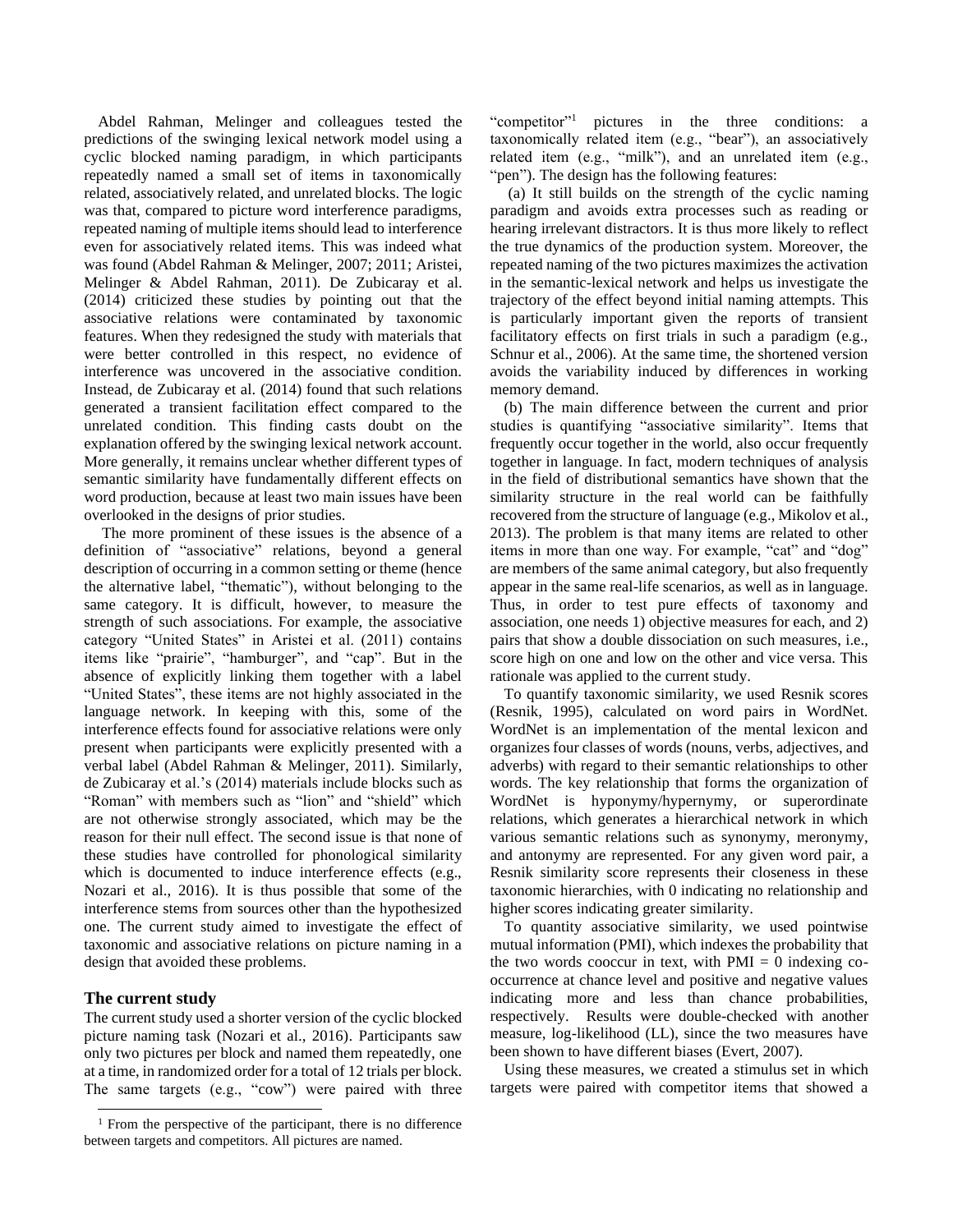double dissociation in their taxonomic and associative relations to the target. For example, for the taxonomic condition, target "cow" was paired with "bear". This pair had a high Resnik and low PMI and LL scores. For the associative condition, target "cow" was paired with "milk". This pair had high PMI and LL and low Resnik scores. The unrelated competitor (e.g., "pen") was chosen to have low scores on both taxonomic and associative measures.

(c) The competitor items were matched carefully with each other and with target items in length, lexical frequency, and age of acquisition. Phonological overlap was tightly controlled and kept close to zero in all sets. Finally, (d) we selected highly familiar, high-frequency items, with age of acquisition of all items <6 years. This choice, together with the selection of items with high PMI and LL scores in the associative condition, is important, because it is virtually impossible for adult, native speakers who name the two pictures in the associative conditions repeatedly not to notice the common theme, and thus removes the concern that the manipulation may have been too weak for associative effects to show up.

These characteristics make the design well suited for comparing the effect of taxonomic vs. associative similarity in picture naming. We first compare the effect on the same (target) word, which is identical in all three conditions. Since the materials are controlled for other psycholinguistic factors, we would expect the effect to be replicated when the competitor items are also included. All analyses are based on the same predictions: if different kinds of semantic similarity have the same general effect on word production, we should see consistent effects across taxonomic and associative conditions. On the other hand, qualitatively different patterns of data would point to fundamentally different dynamics resulting from the two kinds of similarity.

## **Methods**

#### **Participants**

Forty-three native English-speaking undergraduate students (*Mage*= 19.33, *SD*=1.80; 24 female) participated for credit.

## **Materials**

Three conditions (taxonomic, associative, and unrelated) were created, each containing six pairs of monosyllabic words that were related taxonomically (e.g. *cow/bear*), or associatively (e.g. *cow/milk*), or were unrelated (e.g. *cow/pen*). Targets were the same, while the competitor words were different in each set, creating a total of 24 unique words (Table 1). Items were matched for lexical frequency, age of acquisition, and word length. The sets were also matched across condition for phonological similarity which was minimized by design. As explained above, taxonomic and associative competitors had high Resnik and PMI/LL measures respectively, while scoring low on the other measure. Resnik scores were calculated on WordNet, as  $Sim_{Resnik} (c1, c2) = IC(LCS(c1, c2))$ , where  $LCS(c1, c2) =$ Lowest node in hierarchy that is a hypernym of c1, c2; lowest common subsumer, and  $IC(c) = -logP(c)$ ; information

content. LL scores were calculated with Natural Language Toolkit for Python, using a window of 5 words (and replicated with a window of 10 for robustness) on SubtlexUS (Brysbaert & New, 2009).

Taxonomically related pairs were chosen to have high Resnik scores  $(M = 5.69)$ , and low associative scores (PMI:  $M = .79$ ; LL:  $M = .69$ ). Conversely, associatively related pairs had high associative scores (PMI: *M* = 5.20; LL:  $M = 32.23$ ), and low Resnik scores ( $M = 1.18$ ). Unrelated pairs had low scores on both sets of measures (Resnik: *M* = 1.62; PMI: *M*= .51; LL: *M* = 0.196).

Twenty-four 400 x 400-pixel, color images corresponding to the 24 words were selected from Google Images, taking care to minimize visual similarity (e.g., for animal pairs, postures were selected that did not always reveal four legs, etc.). For cases where some similarity in the taxonomic condition was unavoidable due to category membership (*cow/bear*), we included a pair that was more visually similar in the associative condition (*hand/glove*).

Three pseudo-randomized orders were created, where the same item was not repeated more than three times in a row within a block and the same target never appeared in adjacent blocks. The orders were counterbalanced across conditions to ensure an equal number of repeats and switches across conditions, with roughly twice as many switches as repeats, creating three different lists. Each list contained 18 blocks (6 of each condition), each containing one pair of pictures.

Table 1. The six sets used in the experiment. Each row shows the target words, along with the three competitors.

 $T =$  taxonomic,  $A =$  associative,  $U =$  unrelated.

| Set | <b>Target</b>   |             |             |             |
|-----|-----------------|-------------|-------------|-------------|
|     | C <sub>ow</sub> | Bear        | Milk        | Pen         |
| 2   | Car             | <b>Bike</b> | Road        | Doll        |
| 3   | Hand            | Tongue      | Glove       | Chair       |
| 4   | Sock            | Hat         | Foot        | Kite        |
| 5   | <b>Bird</b>     | Sheep       | <b>Nest</b> | Plate       |
| 6   | Pear            | Corn        | Tree        | <b>Boat</b> |

#### **Procedure**

The experiment was run in MATLAB R2019a with the Psychtoolbox-3 package. Pictures were displayed at the center of a 20 x 13inch Dell desktop approximately 25 inches in front of the participants. Participants were assigned to one of three lists (see above). On each block, they first saw both pictures and read their written labels aloud. Next, they completed four practice trials. On each trial, one of the two pictures was presented for 1500 ms (or until a response was recorded) and participants were instructed to name the picture as quickly and accurately as possible. The next trial started after 500 ms of a blank screen. After practice, participants completed 18 blocks of 12 experimental trials (6 of each picture), with the same structure as practice trials. Response times (RTs) for spoken responses were registered using an Audio-Technica microphone, and all spoken responses were recorded.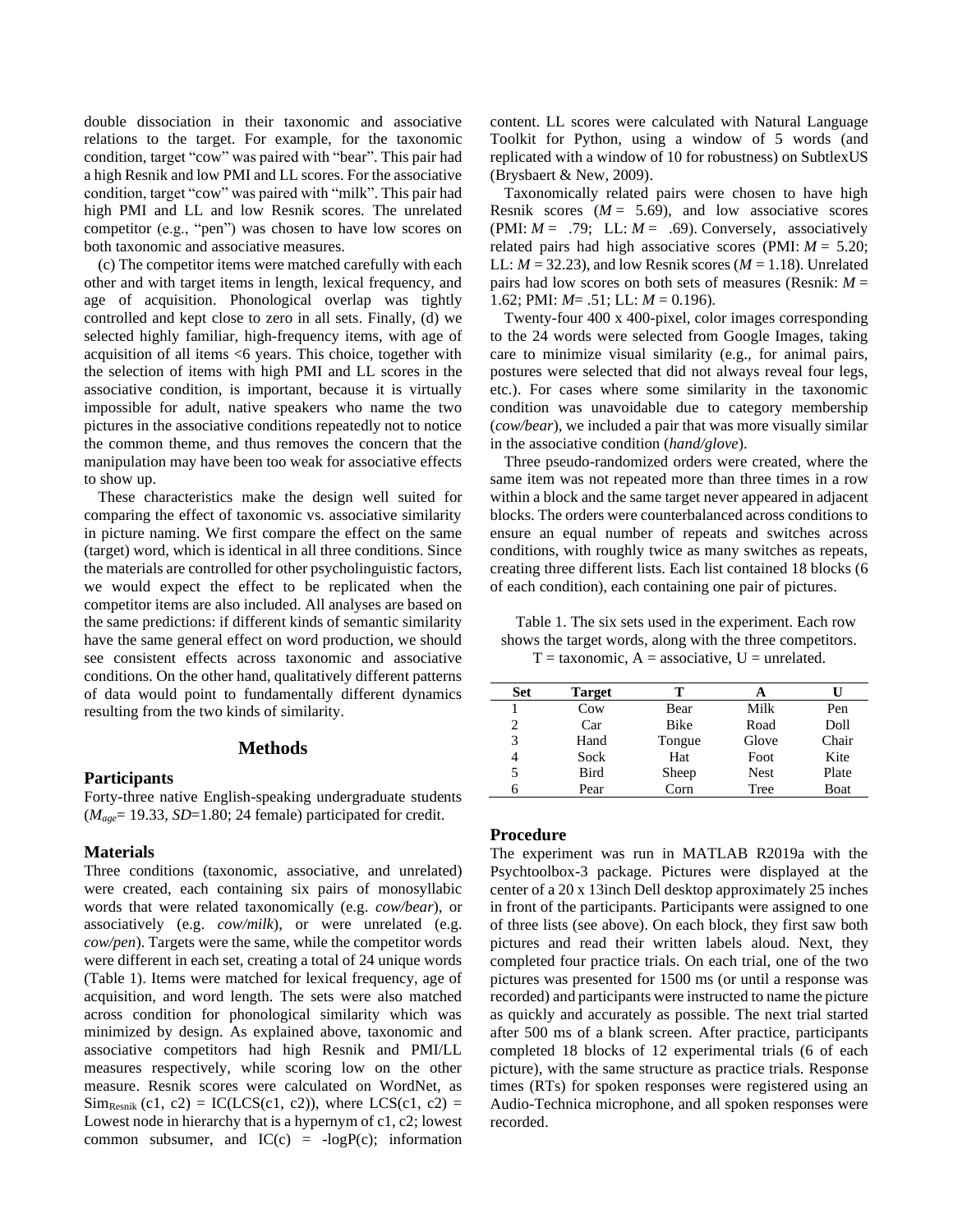#### **Coding and Analyses**

All data were transcribed and coded offline for accuracy, which, as expected, was near ceiling in neurotypical adult speakers. All the RTs registered with the voice key were double checked by viewing the acoustic wave for individual words in PRAAT and measuring the onset of the word from the onset of the beep (which marked the onset of the picture). Word durations were also calculated by marking the offset of words in PRAAT using text grids, with manual checking, and subtracting the onsets.

Analyses were conducted in R (version 3.6.1; R Core Team, 2019). Trials with incorrect responses and RTs more extreme than 3 standard deviations away from each participant's mean RTs were excluded from the analyses. For the analyses, RTs were log-transformed to better approximate a normal distribution. Data were analyzed by linear mixed effects models (LMEMs) using lme4 (version 1.1-21), in conjunction with lmerTest (version 3.1-0) to calculate pvalues using Satterthwaite approximations. Comparisons of interest were contrast-coded in the models as taxonomic vs. unrelated, associative vs. unrelated, and taxonomic vs. associative. We included the maximum random effect

structure that the models tolerated, which was the random intercepts for participants and items.

### **Results**

In total, 9288 responses were collected (4644 on target items). Error rates were low  $\left($  < 1%) and did not differ between conditions. After excluding errors and extreme RTs, ~3% of data were excluded from analysis. RTs were 453 (SE=7.8), 441 (SE=7.5) and 444 (SE=7.7) ms in taxonomic, associative and unrelated conditions, respectively. The results of the LMEMs showed that RTs were significantly longer in the taxonomic vs. both unrelated ( $\beta$  = -.02, *t* = -3.51, *p* <0.001), and associative ( $\beta$  = -.03,  $t$  = -4.62,  $p$  < 0.001) conditions. While the RTs were numerically shorter in the associative vs. unrelated condition, this difference did not reach significance  $(\beta = .01, t = 1.11, p = .27)$ . A very similar pattern was observed for the whole dataset (targets + competitors; Figure 1a). The models' results were also very similar; significantly longer RTs for the taxonomic vs. unrelated ( $\beta$  = -.02, *t* = -3.54,  $p < .001$ ) and associative ( $\beta = -.03$ ,  $t = -4.66$ ,  $p < .001$ ) conditions, and no significant effect of associative vs. unrelated condition ( $\beta$  = .007,  $t$  = 1.14,  $p$  = .26). Figure 1b shows the target RTs for the three conditions, graphed by trials that contained targets in the randomization (all trials except for trials 6 and 11). As seen in the graph (and expected from the past literature), the effect of the first trial is very different than the rest of the trials.

The taxonomic effect shows the same pattern as previous reports from blocked cyclic naming paradigms with a larger set: a temporary facilitation followed by interference. The



Figure 1: RTs in the three conditions. (a) Average RTs by condition for all items. The pattern is identical to the Targetonly dataset. Error bars show by-participant SEs. (b) Target RTs in the three conditions by trial. Trials 6 and 11 are not shown because those positions did not contain target items in any of the three randomized lists. The other positions contain an equal number of target items in the three conditions. Error bars are by-trial SEs.

associative condition shows a flipped pattern. Because of the clearly different status of the first trial, we ran the same model excluding the first trial<sup>2</sup>. The effect of taxonomic vs. unrelated and associated conditions were unchanged ( $\beta$  = -.022,  $t = -3.53$ ,  $p < 0.001$ , and  $\beta = -0.029$ ,  $t = -4.62$ ,  $p < 0.001$ ). But this time, there was also a marginal effect of associated vs. unrelated condition (β = 0.01, t = 1.8, p = .07). The same analyses repeated with the whole set returned very similar results: significantly slower RTs for taxonomic vs. unrelated and associative conditions ( $\beta$  = -.025, t = -3.58, p < .001; and  $\beta$  = -.029, t = -4.66, p <0.001, respectively), and marginally faster RTs in the associated vs. unrelated condition ( $\beta = .011$ ,  $t = 1.8$ ,  $p = .07$ ). Importantly, note that this marginal effect was in the direction of *facilitation*, i.e., the opposite of the effect of taxonomic condition. Finally, to ensure that we were not missing a tradeoff between RTs and durations, durations were also compared using similar models with the same contrasts. There were no significant differences in durations between the taxonomic (343 ms; SE=37) and unrelated (344

analysis showed no interaction between condition and trial for the contrast coding taxonomic vs. unrelated but revealed a significant interaction for the contrast coding associated vs. unrelated, which is in line with the findings of the analysis reported in the text.

<sup>2</sup> We also ran a model with an interaction between condition and trial, with trial coded in a binary fashion, as "first" vs. "others". The problem is the few number of trials in the first compared to other trials, which creates an imbalance in the analysis. Nevertheless, the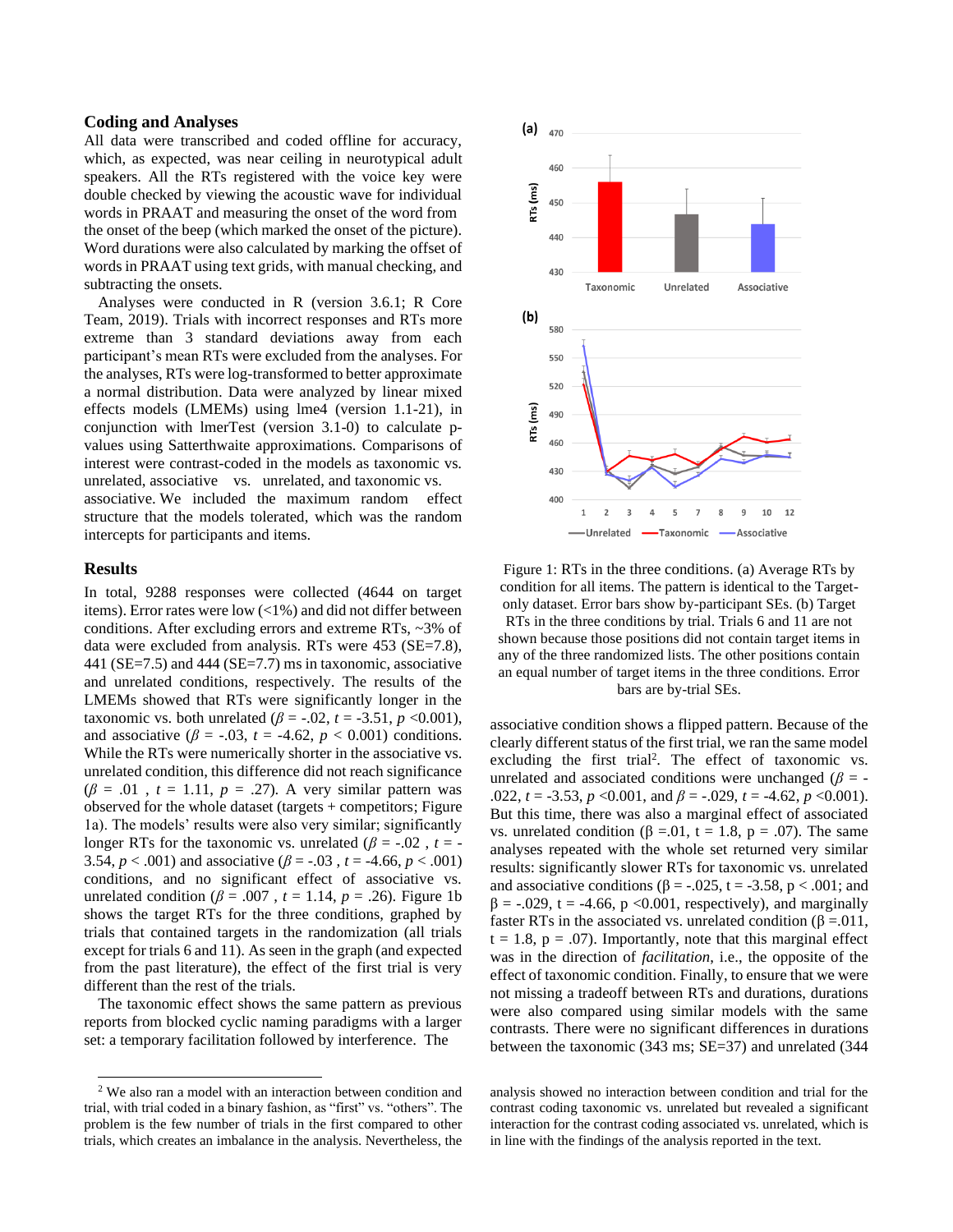ms;  $SE = 37$ ) conditions ( $\beta = .079$ ,  $t = .38$ ,  $p = .71$ ), between taxonomic and associative (345 ms;  $SE = 37$ ) conditions ( $\beta$  = 1.56,  $t = .91$ ,  $p = .36$ ), or between associative and unrelated conditions ( $\beta$  = -1.19, *t* = -.57, *p* = .57).

#### **Discussion**

This is, to our knowledge, the first study to test the effect of semantic and associative similarity in picture naming using materials that were selected based on quantitative measures to show a double dissociation in their relationship to the target. This is important for two reasons: first, it ensures that the hypothesized relationship (taxonomic or associative) is indeed strong, which, as pointed out earlier, has been a problem in the past studies, making the interpretation of null effects (e.g., de Zubicaray et al., 2014) particularly difficult. Second, a double dissociation is necessary to ensure that the uncovered effects of specific kinds of semantic similarity are not cross-contaminated. Using this method, and controlled for additional factors, we replicated the interference effect induced by taxonomic similarity in an alternative version of the cyclic blocked naming task with only two items. However, we found no evidence that associative relations affected the target production in the same way as taxonomic relations. More specifically, not only was there no robust evidence of interference in this condition, but also the effect was in the opposite (facilitatory) direction. In fact, save the first trial, our data showed a marginally significant facilitation induced by an associated competitor. Moreover, direct comparisons between taxonomic and associative conditions consistently revealed a significant difference. All of these effects were robust on targets which remained constant across conditions, as well as the whole dataset which also included comparisons between different but wellcontrolled competitors across conditions.

These findings, together with the absence of any significant differences in accuracy and word durations, show unambiguously that taxonomic and associative contexts affect word production quite differently. The findings are better aligned with previous results that associations, if anything, tend to facilitate production (e.g., Alario et al., 2000; de Zubicaray et al., 2014) and show that that the absence of interference cannot be attributed to the lack of repetition. The argument that participants may not have been aware of the relationship between words in the associative blocks is also extremely unlikely, given the highly transparent relations (e.g., cow/milk, car/road, hand/glove, etc.). Finally, proponents of the swinging lexical network might suggest that the effect is due to the small set, as they claim that taxonomic relations activate an array of cohorts that belong to the category but associative relations do not. The rationale for this claim, as well as the empirical evidence in its support, is unclear. If anything, the long-standing concepts of "schema", i.e., quick activation of a large set of elements related to a common scenario is based purely on associations (e.g., Rumelhart et al., 1986). It is thus hard to argue that repeated visualization and naming of pictures of cow/milk activated a weaker schema (and hence fewer items) compared to cow/bear.

We must also mention one previous study that investigated the effects of non-taxonomic similarity, specifically avoided lexical associations: de Zubicaray et al. (2014) stated that the materials were selected based on "informal polling" of an independent group of participants and that, according to free association norms, they were *not* associates. We would like to re-emphasize that semantic and lexical associations are highly correlated, as shown by the success of distributional semantics approaches that use linguistic regularities to uncover structured semantic knowledge (e.g., Mikolov et al., 2013). It is thus not only impractical to try to separate semantic and lexical association, but more importantly, doing so will inevitably lead to relations that are semantically weak; perhaps too weak to generate any reliable effects.

In summary, the results of this study strongly suggest that taxonomic and associative relations induce different effects in picture naming.

# **Theoretical Significance**

As noted in the Introduction, the interference effect induced by various kinds of semantic relationships has been taken as evidence for competitive lexical selection. The fact that two words that are highly lexically associated (and thus highly activate each other) do not interfere with one another, does not lend support to this view. Note that, if anything, lexical associations activate lexical competitors a lot more strongly than any other kind of semantic similarity, so if interference really results from close *lexical* activations per se, repeated production of two lexical associates should create the largest interference. The current data do not support this prediction.

An alternative account of semantic interference, the incremental learning account, offers an explanation without resorting to competitive lexical selection. For example, Oppenheim, Dell, and Schwartz's (2010) model explains interference in the following manner: naming an item leads to the strengthening of the connections between the semantic features of that lexical item (e.g., four legs and "cow"), and weakening of the same features to other items that share those features (e.g., "bear"). This differential weight change puts those other items at a relative disadvantage if they become the target on the next trial. This manifests as semantic interference. Thus, the behavioral finding of semantic interference is not equivalent to a competitive lexical selection mechanism. Another possibility is that strict selection is not really mandatory at the lexical level, and that the system can proceed with a good deal of cascaded activation and narrow down selection at lower levels.

But the finding that associative relations have a fundamentally different effect on picture naming than taxonomic relations is still theoretically relevant to the predictions of models such as Oppenheim et al.'s. Most computational models of word production are agnostic about the nature of semantic representations. In such models, semantic similarity is represented by a subset of semantic nodes that are shared between the lexical nodes of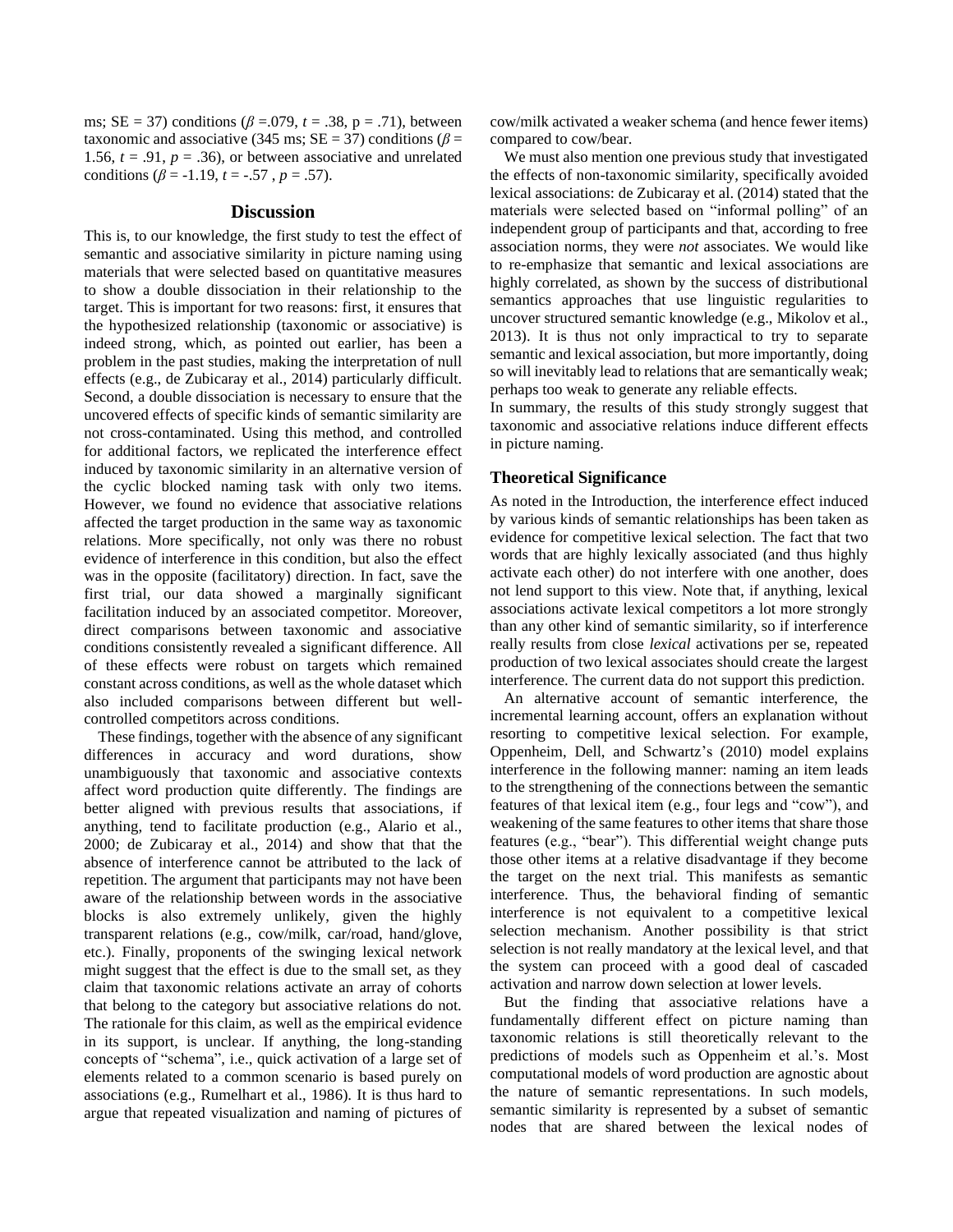taxonomically similar items. The simplest (and seemingly reasonable) way to model associative relations in such models is to do something similar; connect a number of associatively similar lexical nodes to a shared set of semantic nodes, arguing that while the *nature* of the semantic overlap is different, the *dynamics* of activation and incremental weight adjustments should be the same. The current results clearly oppose this view and suggest that to best understand the cognitive processes underlying word production, one must pay careful attention to the organization of semantic knowledge and how that knowledge interacts with lexical representations.

Preliminary proposals in this regard include a superordinate node for the taxonomically related words (e.g., "animals" for cow/bear), which does not have an equivalent in associatively related words (Aristei et al., 2011). But it is hard to theoretically refute that a "theme" node cannot play a similar role (e.g., "dairy farm" for cow/milk). It is also hard to argue that the supraordinate node automatically activates a lot more coordinates than the theme node, given the concept of schema discussed earlier. Another possibility is that the weight changes act in a more selective manner to maximize production success according to task demands. Although the majority of studies that investigate semantic interference control for visual similarity as much as possible, the fact remains that taxonomically related items, by definition, share "features", most of which create visual confusion in general, as well as in the context of specific tasks. Such a close interaction between visual features and the language production system is absent in associative relations. It is thus possible that the system has learned to maximize differences when similarity affects the input system, at least in the context of a visually driven task such as picture naming.

While these explanations are speculative, the bottom line is clear: different kinds of semantic similarity affect word production in different ways. This finding, in turn, suggests that the two kinds of semantic similarity cannot be modeled the same way in computational models of word production. One solution could be to directly connect lexical nodes of associated items. This may require revising the assumption of competitive selection at the lexical level. A second solution would be to acknowledge that the nature of semantic knowledge is critical to the dynamics of weight change in the language production system. Consequently, the dynamics of incremental learning must be modeled with regard to the nature of shared knowledge, and in accordance with what maximizes production efficiency in a goal-oriented manner. These solutions are not mutually exclusive. Future modeling work should explore the ramifications of either choice.

# **Acknowledgements**

This work was supported by the NSF grant BCS-1949631 to N.N., and the James S. McDonnell Foundation 21<sup>st</sup> Century Science Initiative in Understanding Human Cognition-Scholar Award (220020401) to A.V.F.

# **References**

- Abdel Rahman, R., & Melinger, A. (2007). When bees hamper the production of honey: lexical interference from associates in speech production. *Journal of Experimental Psychology: Learning, Memory, & Cognition, 33*(3), 604.
- Abdel Rahman, R., & Melinger, A. (2009). Semantic context effect in language production: A swinging lexical network proposal and a review. *Language and Cognitive Processes, 24*(5), 713-734.
- Abdel Rahman, R., & Melinger, A. (2011). The dynamic microstructure of speech production: Semantic interference built on the fly. *Journal of Experimental Psychology: Learning, Memory, and Cognition*, *37*(1), 149.
- Alario, F.X., Segui, J., Ferrand, L. (2000). Semantic and Associative Priming in Picture Naming. *The Quarterly Journal of Experimental Psychology, 53*(3), 741-764.
- Aristei, S., Melinger, A., & Abdel Rahman, R. (2011). Electrophysical Chronometry of Semantic Context Effects in Language Production. *Journal of Cognitive Neuroscience, 23,* 1567-1586.
- Brysbaert, M. & New, B. (2009) Moving beyond Kucera and Francis: A Critical Evaluation of Current Word Frequency Norms and the Introduction of a New and Improved Word Frequency Measure for American English. *Behavior Research Methods*, *41*(4), 977-990.
- de Zubicaray, G., Johnson, K., Howard, D., & McMahon, K. (2014). A perfusion fMRI investigation of thematic and categorical context effects in the spoken production of object names. *Cortex, 54,* 135-149.
- Evert, S. (2007). Corpora and collocations. *Corpus linguistics. An international handbook*, *2*, 1212-1248.
- Mahon, B. Z., Costa, A., Peterson, R., Vargas, K. A., & Caramazza, A. (2007). Lexical selection is not by competition: A reinterpretation of semantic interference and facilitation effects in the picture-word interference paradigm. *Journal of Experimental Psychology: Learning, Memory, and Cognition, 33*(3), 503-535.
- Mikolov, T., Sutskever, I., Chen, K. Corrado, G. S., Dean, J. (2013). Distributed representations of words and phrases and their compositionality. *Advances in Neural Information Processing Systems.*
- Nozari, N., Freund, M., Breining, B., Rapp, B., & Gordon, B. (2016). Cognitive control during selection and repair in word production. *Language, Cognition and Neuroscience*, *31*(7), 886–903.
- Nozari, N., & Hepner, C. R. (2019). To select or to wait? The importance of criterion setting in debates of competitive lexical selection. *Cognitive Neuropsychology, 36*(5-6), 193-207.
- Oppenheim, G. M., Dell, G. S., & Schwartz, M. F. (2010). The dark side of incremental learning: A model of cumulative semantic interference during lexical access in speech production. *Cognition, 114*(2), 227-252.